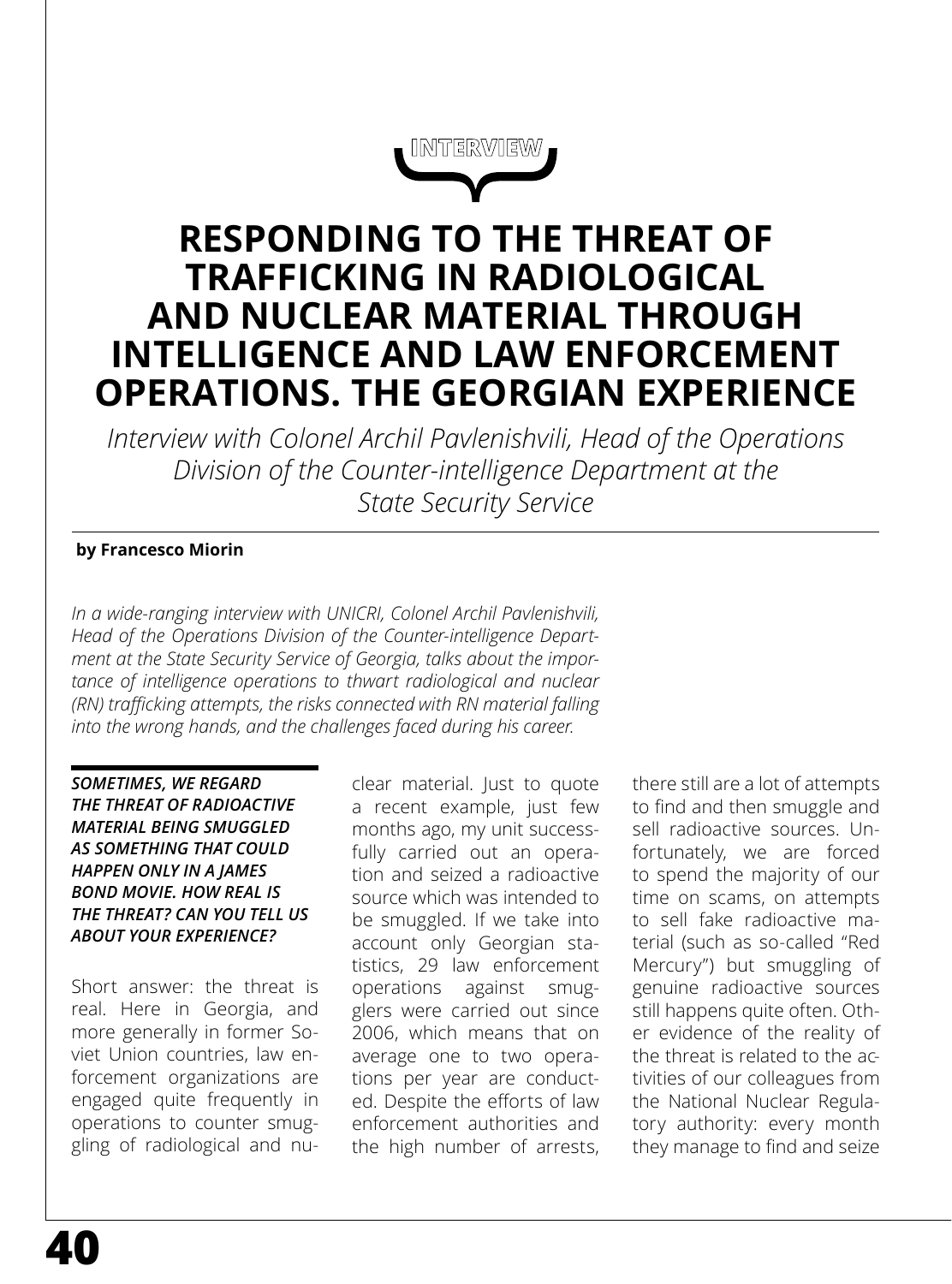

 $\overline{n}$  v.f.  $\overline{z}$ 

CHEMICAL CHEMICAL, RADIOLOGICAL, RADIOLOGICAL, RADIOLOGICAL, RADIOLOGICAL, RADIOLOGICAL AND NUCLEAR RISK MITIG

THE PAST , THE PAST OF PRESENT AND THE FUTURE ARE IN OUR

**If we take into account Georgian statistics alone, 29 law enforcement operations against smugglers were carried out since 2006Comments** 

**41**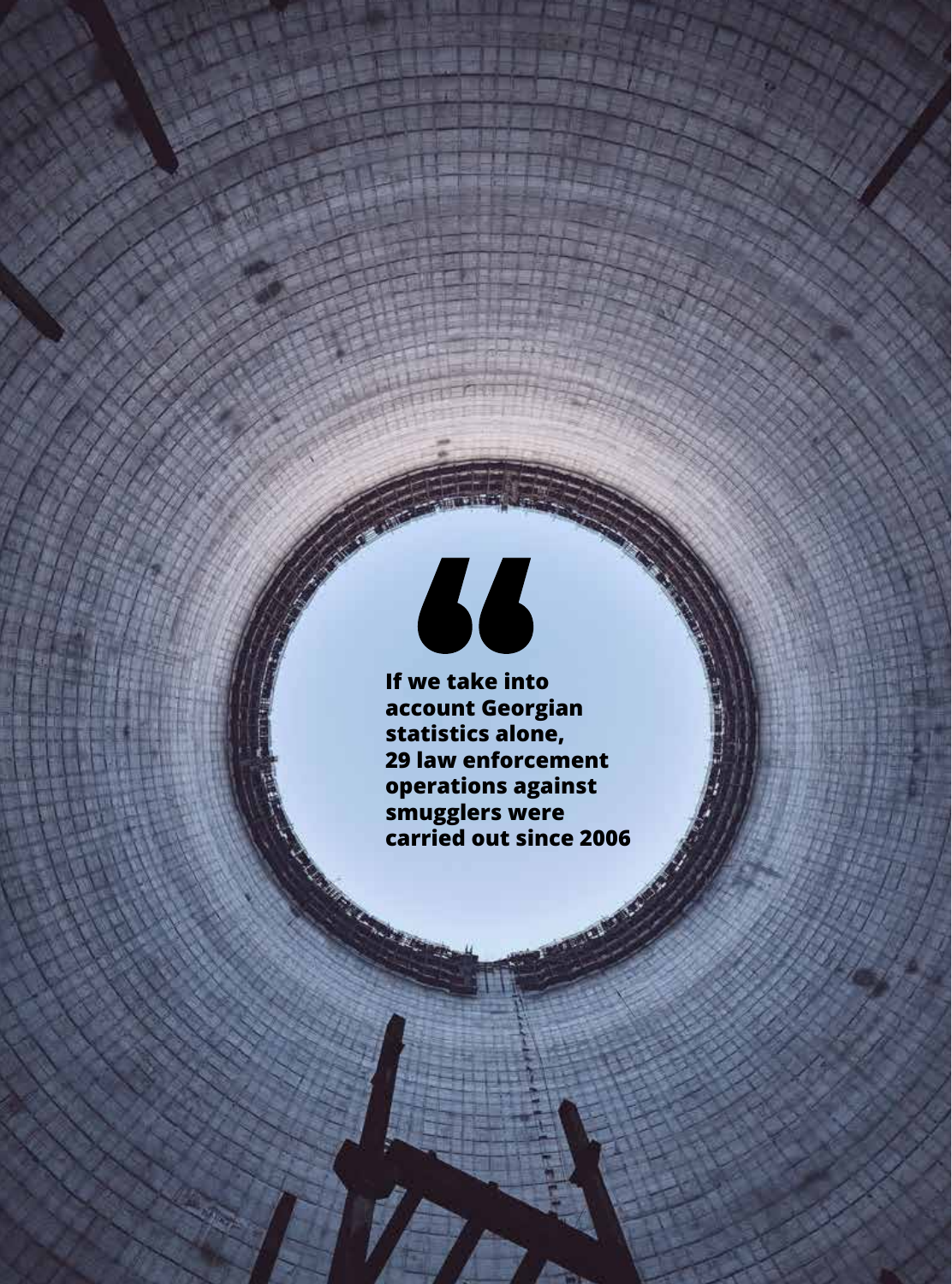so-called "orphan sources"1 in abandoned and active scientific and other civilian installations sometimes even in the field so the threat does exist, and it is quite actual.

# *WHO ARE THE SMUGGLERS? WHAT ARE THEIR MOTIVATIONS?*

That's an interesting question. First of all, when I am talking about smugglers, I am talking about those whom we face in our region (Georgia, Armenia, southern Russia, Ukraine) so it is more or less possible to speak about a "typical" smuggler. The first interesting element is that the majority of the smugglers operating in the region are quite old: the young generations are generally not interesting in buying



**We have also found "professional criminals", namely professional smugglers who are ready to smuggle any kind of goods, from drugs to weapons and radioactive material**



(Credit: State Security Service of Georgia).

and selling radioactive materials. We refer to them as the "old school smugglers": most of them are in their 60s and sometimes even in their 70s. Normally, they do not have any criminal background: they are either retired scientists or governmental employees from various organizations (mainly civilian), but it happened to us to deal also with retired policemen or retired military officers. Nevertheless, we have also found "professional criminals", namely professional smugglers who are ready to smuggle any kind

of goods, from drugs to weapons and radioactive material.

Most of the "old school" smugglers appear to still live in the post-Soviet early 90s. Back then, the legend of radioactive material being extremely valuable and profitable was born. Most of them believe that even a single successful transaction can make them millionaires. As I said earlier, young people are rarely interested in this. However, in some instances we did face young smugglers, but these are typically the children

1 The International Atomic Energy Agency (IAEA) defines an orphan source as "a radioactive source that poses sufficient radiological hazard to warrant regulatory control, but which is not under regulatory control because it has never been so, or because it has been abandoned, lost, misplaced, stolen or otherwise transferred without proper authorization".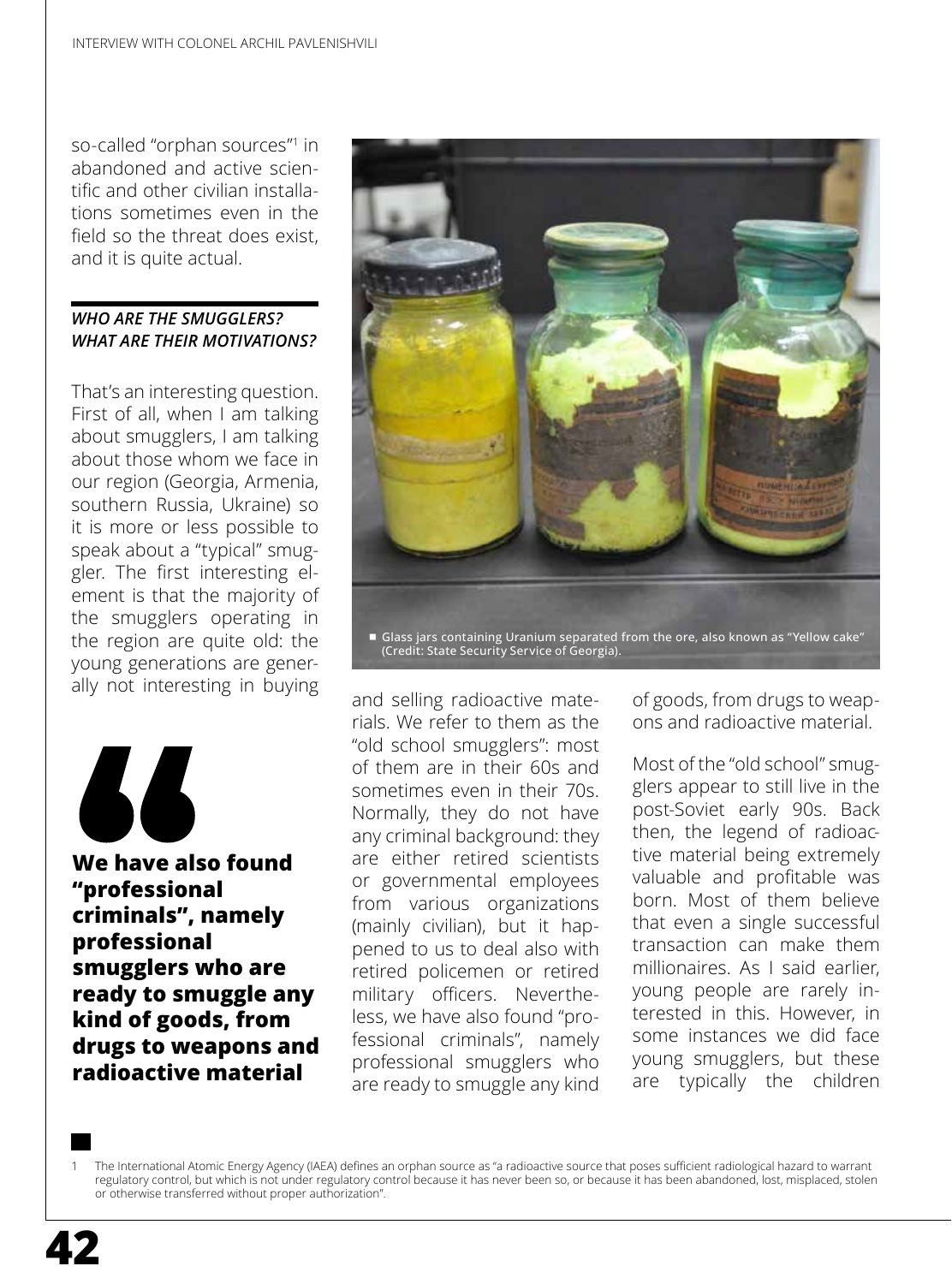

or grandchildren of former smugglers who continue their "family business", if I may call it this way.

When it comes to motivations, the only motivation is virtually always money. Rumors that nuclear energy active sources, even the smallest ones, even the smallest quantities are very expensive and cost millions are hard to remove from the public imagination.

*OFTENTIMES, POLITICAL LEADERS AND INTERNATIONAL ORGANIZATIONS HAVE POINTED AT THE RISK OF NUCLEAR TERRORISM AS ONE OF THE MOST CONCERNING THREATS IN THE INTERNATIONAL AGENDA.* 

#### *WHAT IS YOUR ASSESSMENT? DO TERRORIST GROUPS HAVE THE ABILITY AND WILLINGNESS TO CARRY OUT A TERRORIST ATTACK WITH RADIOACTIVE MATERIAL?*

The question of the relation between nuclear smuggling and terrorism is a very important and interesting one, but what I can tell you based on my unit's experience is that we have never faced real attempts from extremists or terrorist groups to obtain radioactive material.

Typically, here in Georgia we face mainly so-called "middlemen": for example, a Georgian criminal is going to sell

**There are connections between organized crime and nuclear and radioactive smugglers** 

radioactive material, but the potential buyer is not the final end-user. Generally, those middlemen are citizens of foreign countries (especially southern neighbors) and they always claim that they are not the final recipients: they either represent someone else or they are going to sell the material in a third country. In light of this, it is difficult to claim that there are no attempts made by terrorist organizations to get their hands on radioactive material. So far, no terrorist or extremist group tried to sell radioactive sources in our territory, we mostly deal with independent individuals, but of course I would not rule out this possibility. Theoretically, it is possible, but in my opinion the main threat is self-radicalized individuals rather than structured terrorist organizations.

These "lone wolves" may believe that they belong to a certain terrorist network, but in fact they are not directly connected with an organization.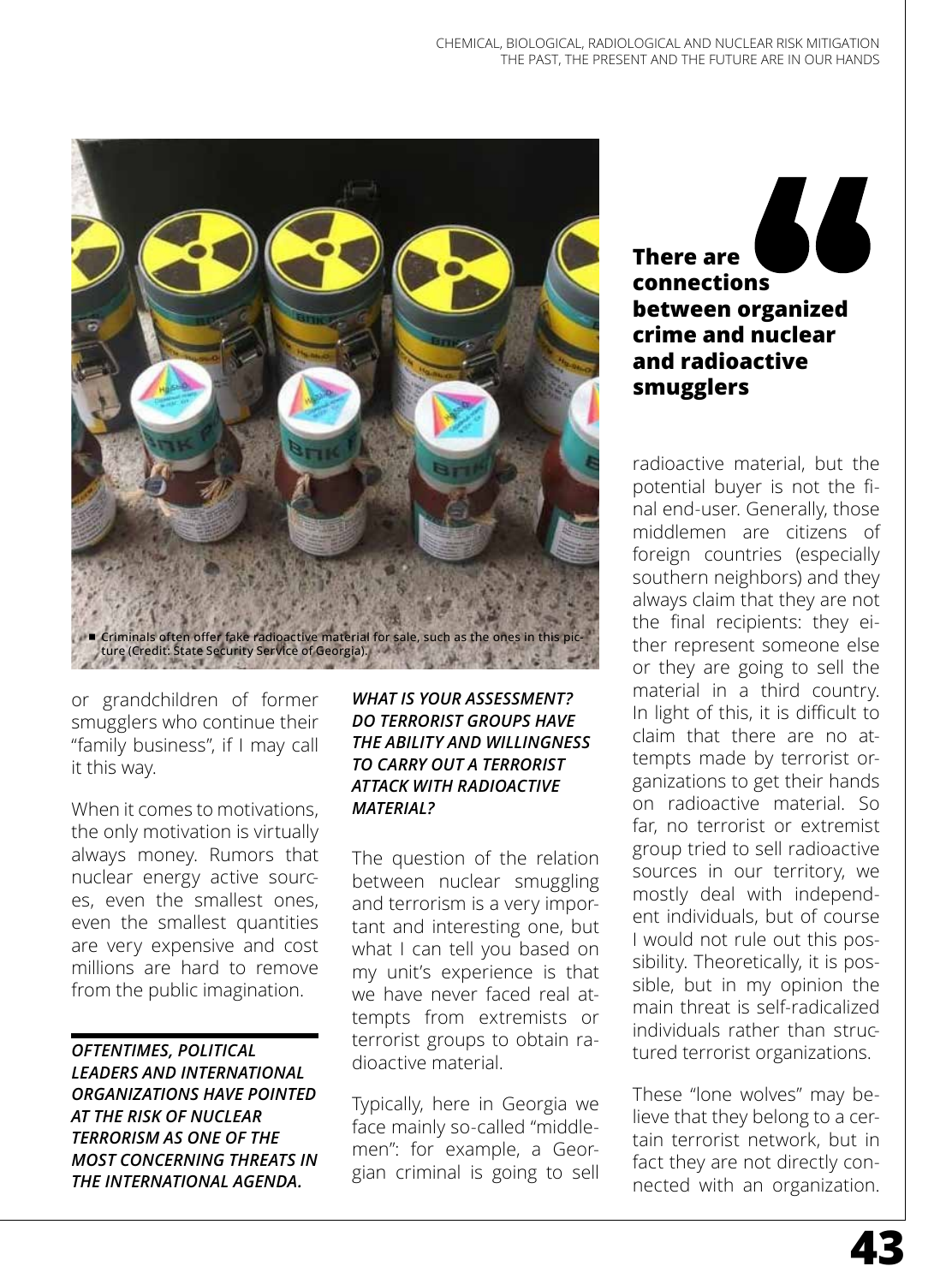Nevertheless, they are potential terrorists. For them, an attack with radioactive material may sound attractive. This is why preventing nuclear and radiological smuggling is very important from our perspective.

*YOU SPOKE ABOUT THE LINK BETWEEN TERRORIST ORGANIZATIONS AND RADIOLOGICAL AND NUCLEAR SMUGGLERS. WHAT ABOUT ORGANIZED CRIME? HAVE YOU RECORDED ANY INTEREST BY ORGANIZED CRIMINAL GROUPS IN THIS BUSINESS, OR IS THIS MORE RELATED TO INDIVIDUALS AND SMALL GROUPS?*

We mainly deal with small groups or sometimes even individuals, although we have had cases involving more complex criminal networks. A few years ago, an organized criminal group led by Valmer Butba in Russian-occupied Abkhazia obtained no less than 10 containers with Cesium-137 sources and tried to sell them. They had found the radioactive material in a coal mine and they were interested in this business though later they abandoned their plans because all their attempts were prevented by our Service.

In our most recent operation, in 2021, we arrested two smugglers who were connected with Georgian criminal authorities living in Turkey, in "exile" let's say. Those professional criminals were supervising the activities of the smugglers and had agreed on a percentage from the successful transaction. So, definitely there are connections between organized crime and nuclear and radioactive smugglers.

# *WHAT IS THE ROLE PLAYED BY INTELLIGENCE AND LAW ENFORCEMENT AUTHORITIES IN COUNTERING THIS PHENOMENON?*

You may think I am biased, since I represent a law enforcement organization, but believe me, my words are not an exaggeration. I do not want to over-empha-



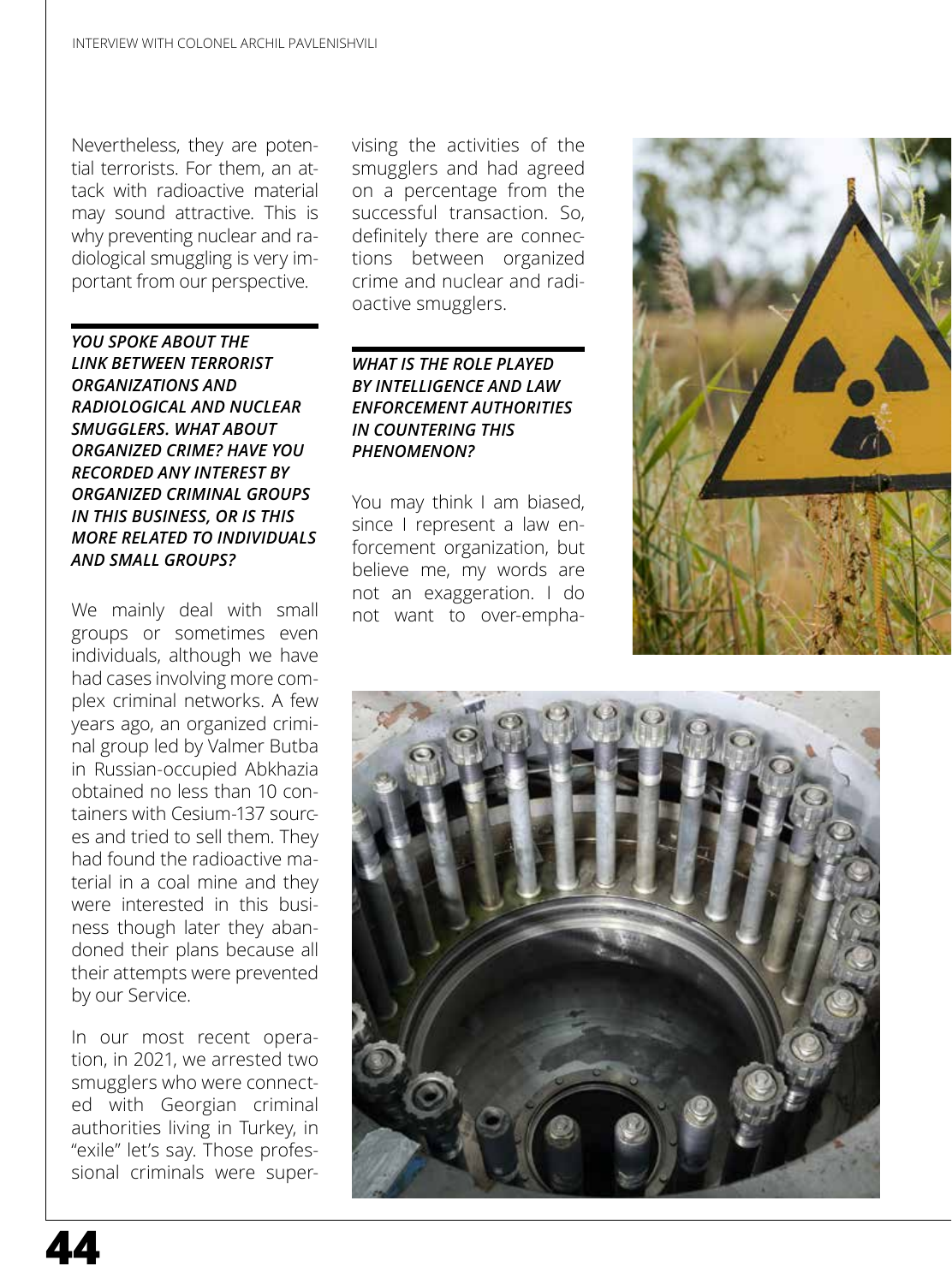



■ A typical container for highly-radio active Cesium-137, referred to as "pig let" in smugglers' jargon (Credit: State Security Ser vice of Georgia).



size the importance of our work, but the reality is that out of the 29 cases I men tioned, all 29 successful sei zures were intelligence-driv en, so all of them were full-scale law enforcement operations with the involve ment of confidential inform ants, undercover officers, as well as technical intelligence and other sources of information. I can hardly think of any other tool that is as successful as good intelligence. Of course, there is the socalled "Second line of defense" as our U.S. colleagues call it, namely radiation de tection equipment installed at borders and mobile detection equipment, but it is not always effective because you cannot install these devices



**Without good intelligence and law enforcement operations it is absolutely impossible to prevent such type of crimes**

À. **From a law enforcement perspective I can tell you that the majority of successful operations are based on human intelligence**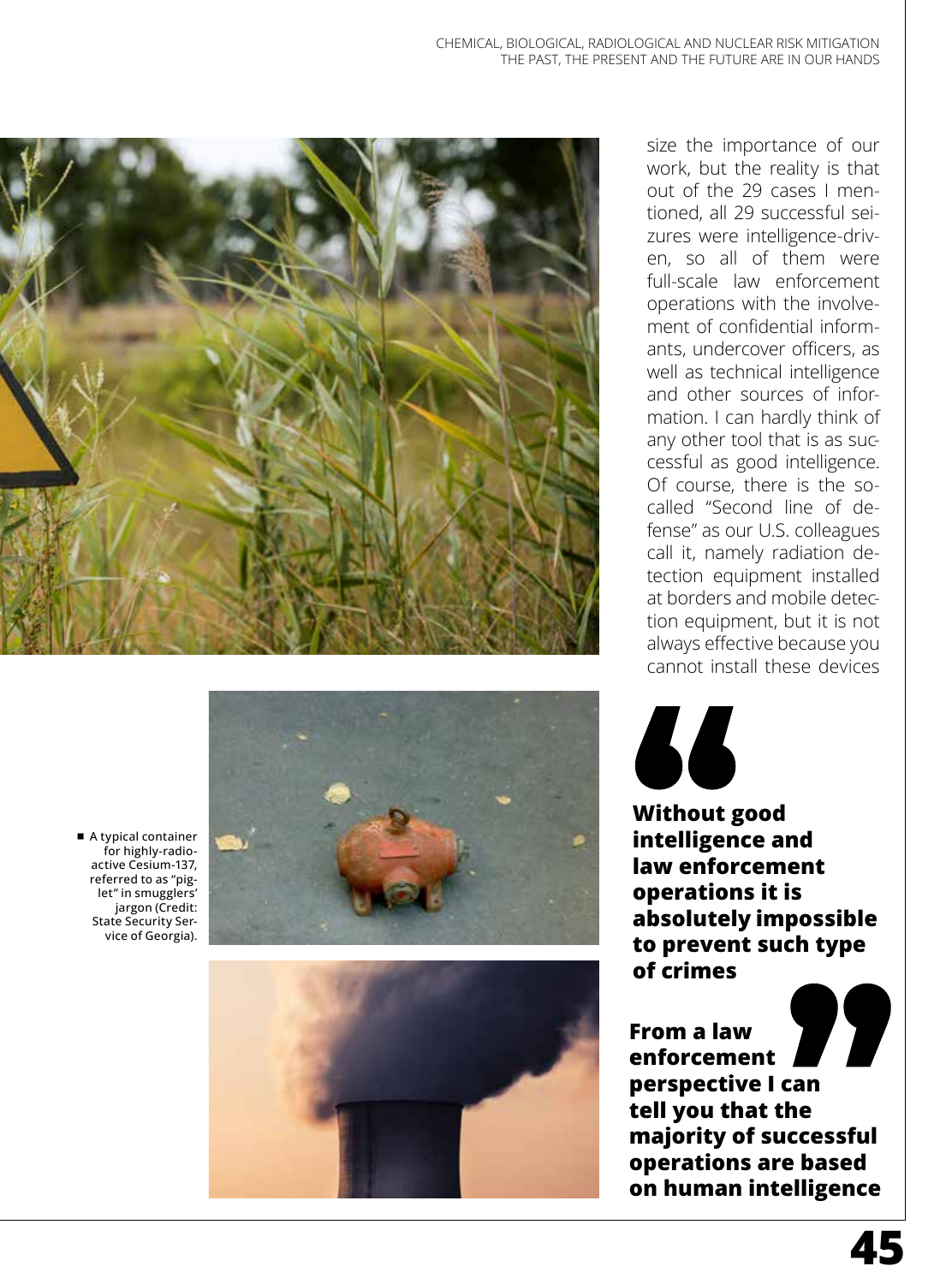everywhere and whenever you want. Smugglers have become familiar with these detectors, the locations where they are installed and all the different roads between the countries. In the case of Georgia, we have the additional problem of Russian-occupied territories<sup>2</sup> where there are no State borders at all. So, without good intelligence and law enforcement operations it is absolutely impossible to prevent such type of crimes to and from those territories.

*OVER THE PAST YEARS, IT HAS BEEN STRESSED THAT TECHNOLOGICAL DEVELOPMENTS HAVE HAD AN IMPORTANT IMPACT ON THE WAY INTELLIGENCE INFORMATION IS GATHERED AND ON HOW LAW ENFORCEMENT OPERATIONS ARE CARRIED OUT. IS THE MORE TRADITIONAL TYPE OF INTELLIGENCE, THE SO-CALLED "HUMAN INTELLIGENCE", STILL RELEVANT NOWADAYS, WHEN IT COMES TO COUNTERING RADIOLOGICAL AND NUCLEAR SMUGGLING?*

It definitely is and it will be. Of course, we live in the 21<sup>st</sup> century and this is the century of technologies, but from a law enforcement perspective I can tell you that the majority of successful operations are based on human intelligence. Technical intelligence is very

important, but it is more of an auxiliary tool in our job. Smugglers are smart enough: they know about the capabilities of special services and police forces to intercept phone calls, break the emails and so on. They do not completely trust their communication systems. The typical conversation between smuggler A and smuggler B is as follows: "Hey, how are you? let's meet and at our place, we need to discuss something", that is it. What can you infer from this sentence? Maybe this is important just to know that some person A is connected with person B, but what are they talking about? Without human intelligence, it is impossible to find out. Out of the famous 29 seizures, only in two cases we relied only on technical intelligence. All the other cases are the result of operations in which confidential informants or undercover officers were involved.

### *HOW IMPORTANT IS TO COOPERATE REGIONALLY AND INTERNATIONALLY ON RN TRAFFICKING INVESTIGATIONS? WHAT ARE THE OBSTACLES IN THIS REGARD?*

As to the first part of the question, the answer is: it is definitely important. An example: as I mentioned earlier, here in Georgia we deal most-

ly with middlemen. It could be a good idea to give them the chance of smuggling the material to track all the chain (technically, we call these operations "controlled delivery"). It is also very important to identify possible smugglers and possible middlemen in the neighboring countries. But this is the theory: sometimes, the practice is that the relations with some neighboring countries are far from ideal. The first type of challenge is related to the geopolitical situation of the country: it is extremely difficult, if not impossible, to set up an effective system of information sharing with countries that do not have good and stable political relationships.

Bureaucracy and complexity of information-sharing mechanisms are major challenges: the process of obtaining required approvals for sharing information often results in delays which may render the information obsolete. We have to understand that information associated with radioactive smuggling does not belong to police but is considered "national security-level information": limitations are therefore quite strict. Unfortunately, one cannot just simply pick up the phone and call their counterparts in a neighboring country and tell them "Hey, a smuggler is going to travel from our

The breakaway regions of Abkhazia and South Ossetia.